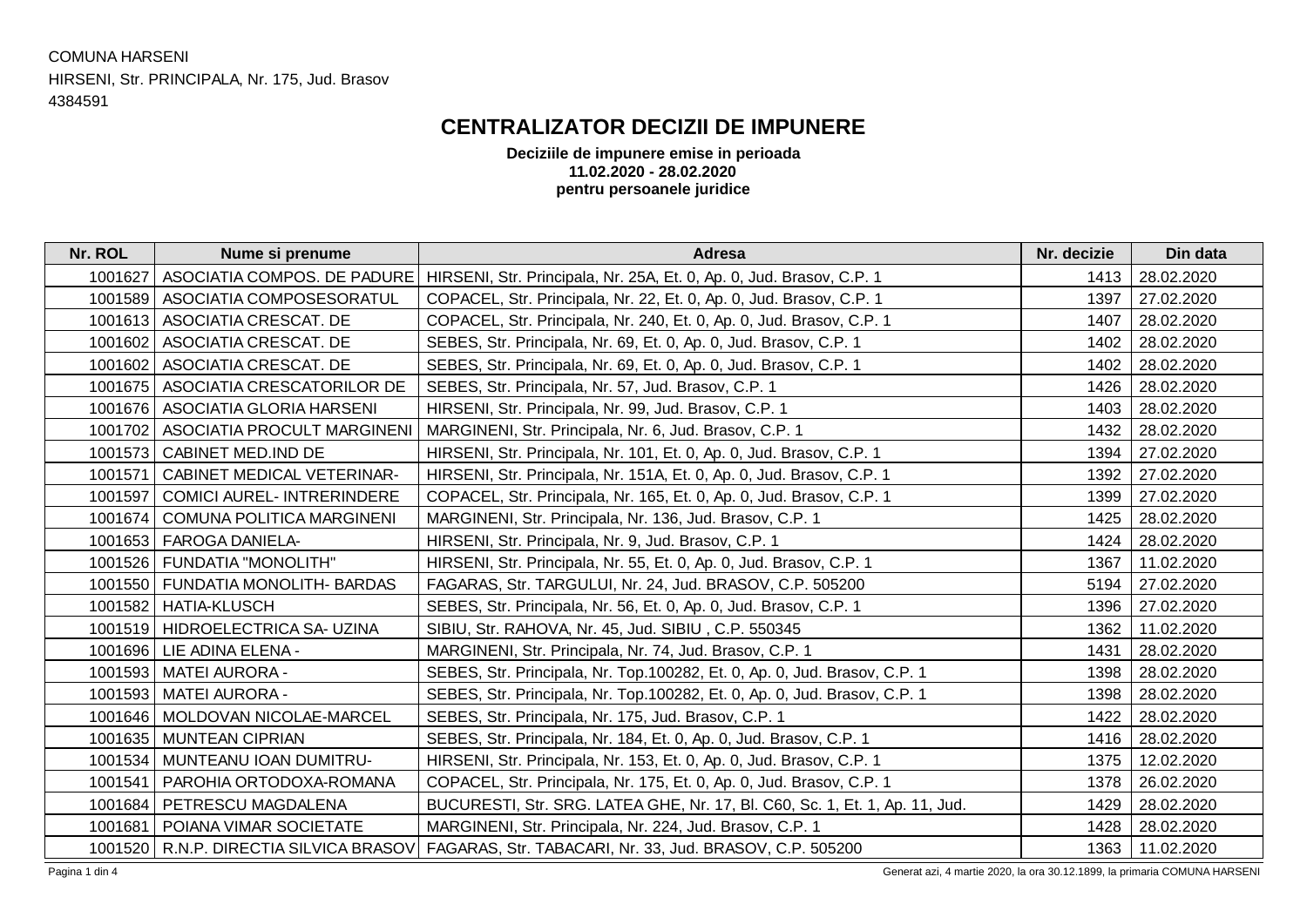| 1001610   R.P.L. O.S. "PADURILE          | VOILA, Str. GARII, Nr. 257A, Jud. BRASOV                                    | 1406 | 28.02.2020      |
|------------------------------------------|-----------------------------------------------------------------------------|------|-----------------|
| 1001632   RADULET CRISTINA-ELENA-        | HIRSENI, Str. Principala, Nr. 194, Et. 0, Ap. 0, Jud. Brasov, C.P. 1        | 1415 | 28.02.2020      |
| 1001637   RINEA MADALINA                 | FAGARAS, Str. TABACARI, Bl. 24, Sc. A, Ap. 19, Jud. BRASOV, C.P. 505200     | 1419 | 28.02.2020      |
| 1001547   S.C. AGROFAG PRODUCT S.R.L.    | COPACEL, Str. Principala, Nr. 124B, Et. 0, Ap. 0, Jud. Brasov, C.P. 1       | 1369 | 11.02.2020      |
| 1001547   S.C. AGROFAG PRODUCT S.R.L.    | COPACEL, Str. Principala, Nr. 124B, Et. 0, Ap. 0, Jud. Brasov, C.P. 1       | 1374 | 12.02.2020      |
| 1001547   S.C. AGROFAG PRODUCT S.R.L.    | COPACEL, Str. Principala, Nr. 124B, Et. 0, Ap. 0, Jud. Brasov, C.P. 1       | 1374 | 12.02.2020      |
| 1001623   S.C. AGROKRIS BIV S.R.L.       | COPACEL, Str. Principala, Nr. 61, Et. 0, Ap. 0, Jud. Brasov, C.P. 1         | 1411 | 28.02.2020      |
| 1001549   S.C. ALMACON S.R.L.            | COPACEL, Str. Principala, Nr. 123, Et. 0, Ap. 0, Jud. Brasov, C.P. 1        | 1380 | 27.02.2020      |
| 1001707   S.C. ANCIENT CAT SERV S.R.L.   | MARGINENI, Str. Principala, Nr. 115, Jud. Brasov, C.P. 1                    | 1434 | 28.02.2020      |
| 1001604 S.C. BIOSFERA FRUCT S.R.L.       | BERIVOI, Nr. 89, Jud. BRASOV, C.P. 505200                                   | 1403 | 28.02.2020      |
| 1001606   S.C. CAPRE GRECU S.R.L.        | COPACEL, Str. Principala, Nr. 203, Et. 0, Ap. 0, Jud. Brasov, C.P. 1        | 1405 | 28.02.2020      |
| 1001562   S.C. CARPATAGRO 86 H.G. SRL    | HIRSENI, Str. Principala, Nr. 177, Et. 0, Ap. 0, Jud. Brasov, C.P. 1        | 1387 | 27.02.2020      |
| 1001572 S.C. COMVIOPREST S.R.L           | FAGARAS, Str. CAMPULUI, Bl. 3, Sc. B, Ap. 8, Jud. BRASOV                    | 1393 | 27.02.2020      |
| 1001572   S.C. COMVIOPREST S.R.L         | FAGARAS, Str. CAMPULUI, Bl. 3, Sc. B, Ap. 8, Jud. BRASOV                    | 1393 | 27.02.2020      |
| 1001691   S.C. CONSTRUZIONI EDILCOM      | FAGARAS, Str. 1 DECEMBRIE 1918, Bl. 7A, Sc. B, Ap. 16, Jud. BRASOV, C.P.    | 1431 | 28.02.2020      |
| 1001685   S.C. EDIL GA-MA S.R.L.         | MARGINENI, Str. Principala, Nr. 59, Jud. Brasov, C.P. 1                     | 1430 | 28.02.2020      |
| 1001617   S.C. ELCATA MHC S.R.L.         | BRASOV, Str. B-DUL IULIU MANIU, Nr. 43, Et. 7, Ap. BIROU 720, Jud. BRASOV,  | 1410 | 28.02.2020      |
| 1001567   S.C. FABIMANU TURIST.V. S.R.L. | COPACEL, Nr. 213, Jud. BRASOV, C.P. 507092                                  | 1390 | 27.02.2020      |
| 1001625   S.C. FANTANITA COMISULUI S.R.L | SEBES, Str. Principala, Nr. 56, Et. 0, Ap. 0, Jud. Brasov, C.P. 1           | 1412 | 28.02.2020      |
| 1001605   S.C. FRUCTAVIT S.R.L.          | BRASOV, Str. MOLIDULUI, Nr. 43, Bl. B, Ap. 8, Jud. BRASOV, C.P. 505200      | 1404 | 28.02.2020      |
| 1001712   S.C. GATER COM 2018 S.R.L.     | COPACEL, Str. Principala, Nr. 123E, Jud. Brasov, C.P. 1                     | 1435 | 28.02.2020      |
| 1001601   S.C. GLADWELL ENERGY S.R.L.    | FAGARAS, Str. SOS. COMBINATULUI, Nr. 14, BI. D8, Sc. 1, Ap. 4, Jud. BRASOV, | 1401 | 28.02.2020      |
| 1001532   S.C. GRONIM IMPEX S.R.L.       | SEBES, Str. Principala, Nr. 163, Et. 0, Ap. 0, Jud. Brasov, C.P. 1          | 1372 | 11.02.2020      |
| 1001530   S.C. GURA ZMIZII S.R.L.        | SEBES, Str. Principala, Nr. KM. 3, Et. 0, Ap. 0, Jud. Brasov, C.P. 1        | 1370 | 11.02.2020      |
| 1001615   S.C. HIDRO N.R.G. S.R.L.       | BRASOV, Str. IULIU MANIU, Nr. 43, Et. 7, Ap. BIROU 720, Jud. BRASOV, C.P.   | 1408 | 28.02.2020      |
| 1001552   S.C. IOVIANA PRODCOM '94 S.R.L | SEBES, Str. Principala, Nr. 87, Et. 0, Ap. 0, Jud. Brasov, C.P. 1           | 1383 | 27.02.2020      |
| 1001529   S.C. IVADINAMAR S.R.L.-        | SEBES, Str. Principala, Nr. 25, Et. 0, Ap. 0, Jud. Brasov, C.P. 1           | 5193 | 11.02.2020      |
| 1001616   S.C. MABOMA PRODUCT S.R.L.     | HIRSENI, Str. Principala, Nr. 55, Et. 0, Ap. 0, Jud. Brasov, C.P. 1         | 1409 | 28.02.2020      |
| 1001703   S.C. MARINUS MAG S.R.L.        | COPACEL, Str. Principala, Nr. 178A, Jud. Brasov, C.P. 1                     | 1433 | 28.02.2020      |
| 1001640   S.C. MAXYGO BROKER DE          | PLOIESTI, Str. ALBA IULIA, Nr. 40A, Jud. PRAHOVA                            | 1418 | 28.02.2020      |
| 1001641   S.C. MESAR S.R.L.              | FAGARAS, Str. TEIULUI, Bl. 64, Sc. C, Ap. 18, Jud. BRASOV, C.P. 505200      | 1420 | 28.02.2020      |
| 1001641   S.C. MESAR S.R.L.              | FAGARAS, Str. TEIULUI, Bl. 64, Sc. C, Ap. 18, Jud. BRASOV, C.P. 505200      |      | 1420 28.02.2020 |
| 1001525   S.C. MOUNTAIN'S MAGIC S.R.L.   | BUCURESTI, Str. TULNICI, Nr. 6, Bl. 45, Sc. 1, Et. 7, Ap. 48, Jud. SECT.4   | 1366 | 11.02.2020      |
| 1001548   S.C. OVIBUS S.R.L.             | COPACEL, Str. Principala, Nr. 52, Et. 0, Ap. 0, Jud. Brasov, C.P. 1         | 1379 | 27.02.2020      |
| 1001564   S.C. POPLEMN S.R.L.            | MARGINENI, Str. Principala, Nr. 66, Et. 0, Ap. 0, Jud. Brasov, C.P. 1       | 1388 | 27.02.2020      |
| 1001553   S.C. RACODU S.R.L.             | MARGINENI, Str. Principala, Nr. 145, Et. 0, Ap. 0, Jud. Brasov, C.P. 1      | 1384 | 27.02.2020      |
| 1001650   S.C. REFRACT PROD S.R.L.       | FAGARAS, Str. CENTRUL CIVIC, Bl. 1, Sc. B, Ap. 4, Jud. BRASOV               | 1423 | 28.02.2020      |

Pagina 2 din 4 Generat azi, 4 martie 2020, la ora 30.12.1899, la primaria COMUNA HARSENI